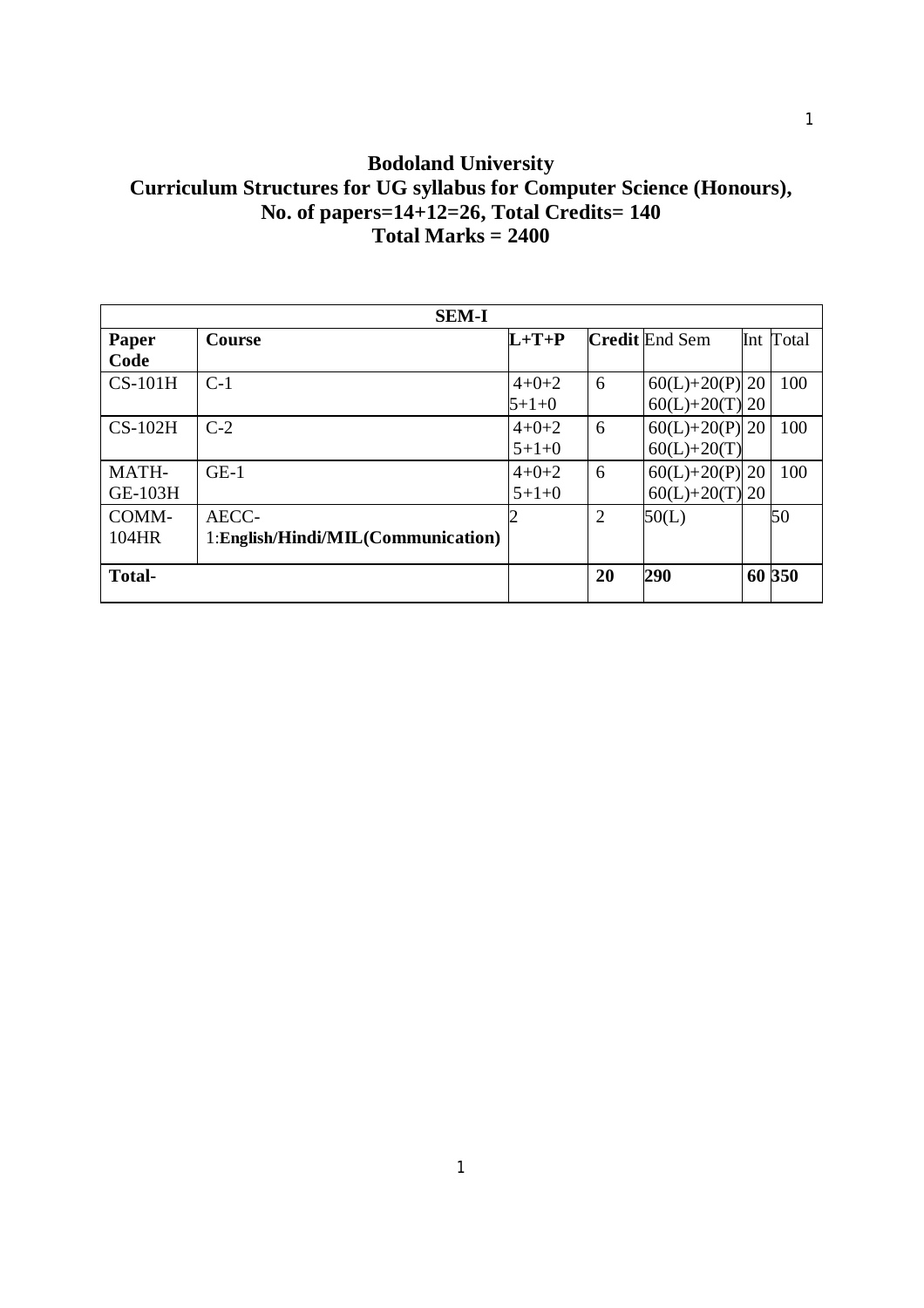# **1 ST SEMESTER**

# **C-I: Programming Fundamentals using C/C++**

### **Theory: 60 Lectures**

## **1. Introduction to C and C++ (3 Lectures)**

Overview of Procedural Programming and Object-Orientation Programming, Using main() function, Compiling and Executing Simple Programs in C++.

### **2. Data Types, Variables, Constants, Operators and Basic I/O (5 Lectures)**

Declaring, Defining and Initializing Variables, Scope of Variables, Using Named Constants, Keywords, Data Types, Casting of Data Types, Operators (Arithmetic, Logical and Bitwise), Basic Header Files (stdio.h, iostream.h, conio.hetc).

### **3. Expressions, Conditional Statements and Iterative Statements (5 Lectures)**

Simple Expressions in C++, Understanding Operators Precedence in Expressions, Conditional Statements, Understanding syntax and utility of Iterative Statements, Use of break and continue in Loops, Using Nested Statements

### **4. Functions and Arrays (10 Lectures)**

Utility of functions, Functions returning value, Void functions, Inline Functions, Return data type of functions, Functions parameters, Differentiating between Declaration and Definition of Functions, Command Line Arguments/Parameters in Functions

Creating and Using One Dimensional Arrays, Use various types of arrays

# **5. Derived Data Types (Structures and Unions) (3 Lectures)**

Declaring, initializing and using simple structures and unions, Manipulating individual members of structures and unions, Array of Structures, Individual data members as structures, Passing and returning structures from functions

### **6. Pointers and References in C++ (7 Lectures)**

Understanding a Pointer Variable, Pointers to Pointers, Pointers to structures, Passing pointers as function arguments, Returning a pointer from a function, using arrays as pointers, Passing arrays to functions. Pointers vs. References

# **7. Memory Allocation in C++ (3 Lectures)**

Differentiating between static and dynamic memory allocation, use of malloc, calloc and free functions, use of new and delete operators

# **8. File I/O, Pre-processor Directives (4 Lectures)**

Opening and closing a file, Reading and writing Text Files, Using put(), get(), read() and write() functions, Random access in files, Understanding the Pre-processor Directives, Macros

# **9. Using Classes in C++ (7 Lectures)**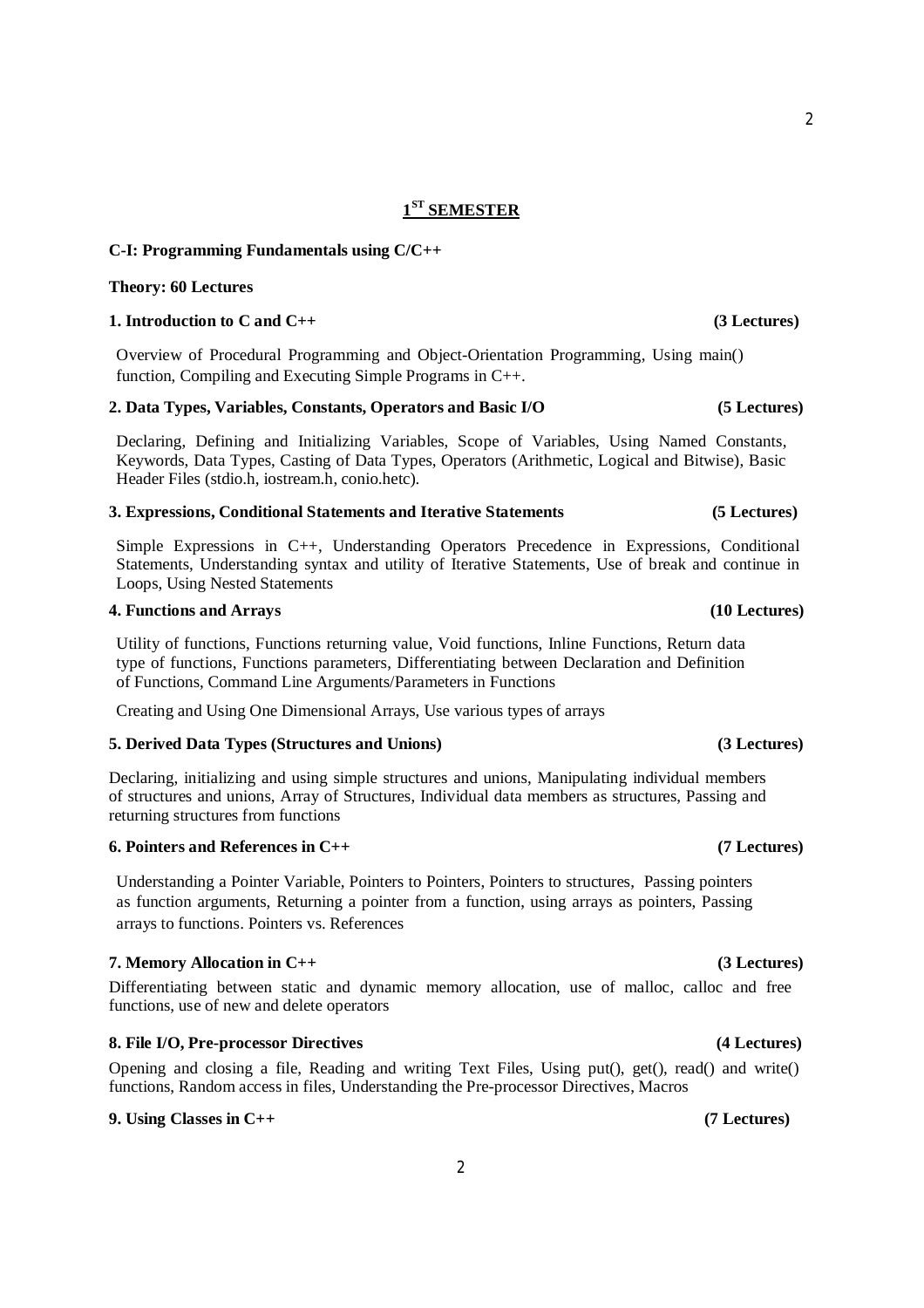Defining & Using Classes, Class Constructors, Constructor Overloading, Function overloading in classes, Class Variables &Functions, Objects as parameters, Overview of Template classes

## **10. Overview of Function Overloading and Operator Overloading (5 Lectures)**

Overloading functions by number and type of arguments, Looking at an operator as a function call, Overloading Operators

# **11. Inheritance, Polymorphism and Exception Handling (8 Lectures)**

Introduction to Inheritance, Polymorphism, Basics Exceptional Handling

### **Reference Books**

- 1. HerbtzSchildt, "C++: The Complete Reference", Fourth Edition, McGraw Hill.2003
- 2. BjarneStroustrup, "The C++ Programming Language", 4<sup>th</sup> Edition, Addison-Wesley , 2013.
- 3. BjarneStroustroup, "Programming -- Principles and Practice using C++", 2nd Edition, Addison-Wesley 2014.
- 4. E Balaguruswamy, "Object Oriented Programming with C++", Tata McGraw-Hill Education, 2008.
- 5. Paul Deitel, Harvey Deitel, "C++ How to Program", 8th Edition, Prentice Hall, 2011. 5. John
- R. Hubbard, "Programming with C++", Schaum's Series, 2nd Edition, 2000.
- 6. Andrew Koeni, Barbara, E. Moo, "Accelerated C++", Published by Addison-Wesley , 2000. 7.
- Scott Meyers, "Effective C++", 3rd Edition, Published by Addison-Wesley, 2005.
- 8. Harry, H. Chaudhary, "Head First C++ Programming: The Definitive Beginner's Guide", First Create space Inc, O-D Publishing, LLC USA.2014
- 9. Walter Savitch, "Problem Solving with C++", Pearson Education, 2007.
- 10. Stanley B. Lippman, JoseeLajoie, Barbara E. Moo, "C++ Primer", Published by Addison-Wesley, 5th Edition, 2012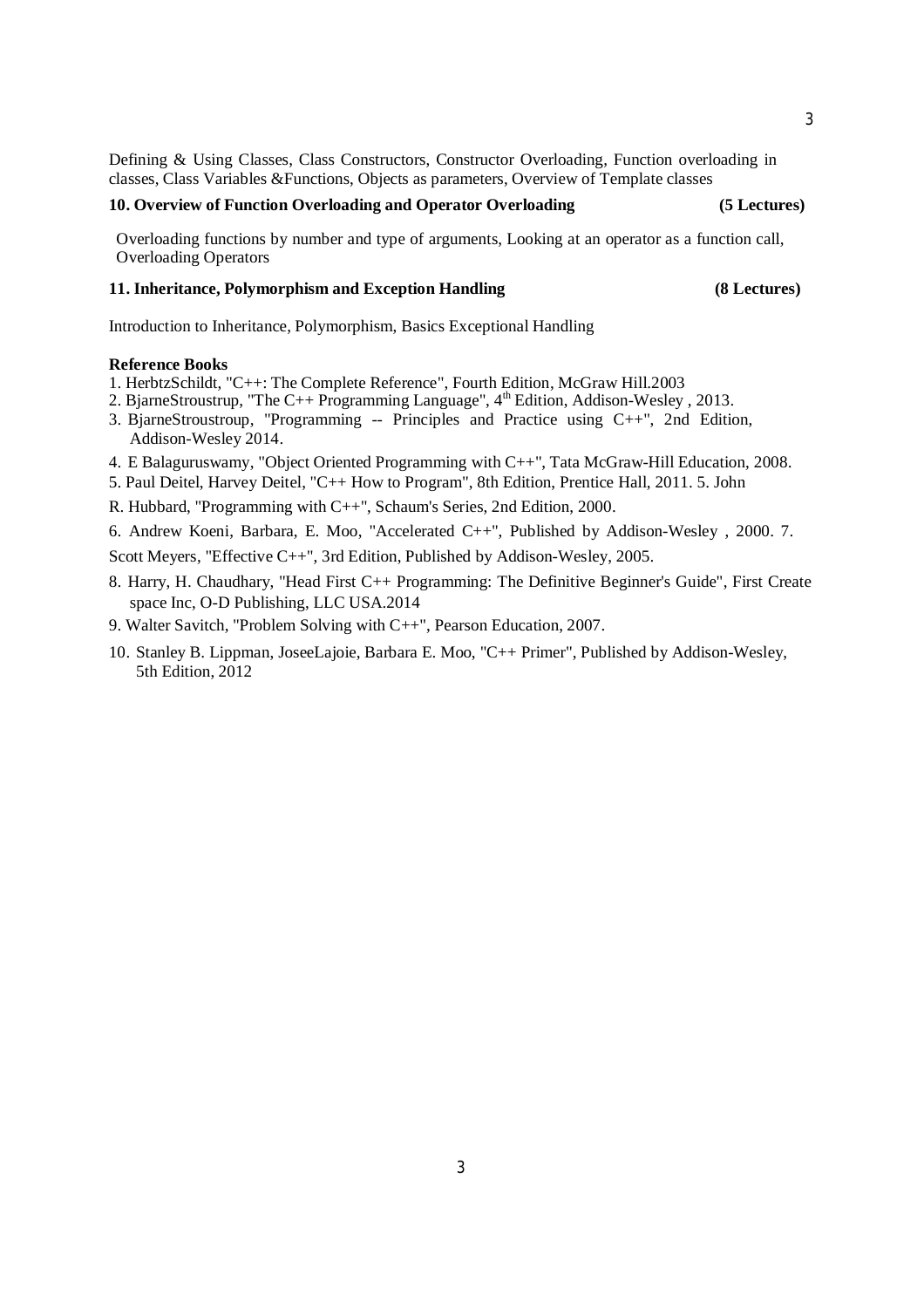# **COMPUTER SCIENCE LAB (C-I): Programming Fundamentals using C/C++ Lab Practical: 60 Lectures**

- 1. WAP to print the sum and product of digits of an integer.
- 2. WAP to reverse a number.
- 3. WAP to compute the sum of the first n terms of the following series  $S =$  $1+1/2+1/3+1/4+\ldots$
- 4. WAP to compute the sum of the first n terms of the following series  $S = 1$ -2+3-4+5…………….

5. Write a function that checks whether a given string is Palindrome or not. Use this function to find whether the string entered by user is Palindrome or not.

6. Write a function to find whether a given no. is prime or not. Use the same to generate the prime numbers less than 100.

7.WAP to compute the factors of a given number.

8. Write a macro that swaps two numbers. WAP to use it.

9. WAP to print a triangle of stars as follows (take number of lines from user):

```
*
    ***
  *****
 *******
*********
```
10. WAP to perform following actions on an array entered by the user:

- i) Print the even-valued elements
- ii) Print the odd-valued elements
- iii) Calculate and print the sum and average of the elements of array
- iv) Print the maximum and minimum element of array
- v) Remove the duplicates from the array
- vi) Print the array in reverse order

The program should present a menu to the user and ask for one of the options. The menu should also include options to re-enter array and to quit the program.

11. WAP that prints a table indicating the number of occurrences of each alphabet in the text entered as command line arguments.

- 12. Write a program that swaps two numbers using pointers.
- 13. Write a program in which a function is passed address of two variables and then alter its contents.
- 14. Write a program which takes the radius of a circle as input from the user, passes it to another function that computes the area and the circumference of the circle and displays the value of area and circumference from the main() function.
- 15. Write a program to find sum of n elements entered by the user. To write this program, allocate memory dynamically using malloc() / calloc() functions or new operator.
- 16. Write a menu driven program to perform following operations on strings: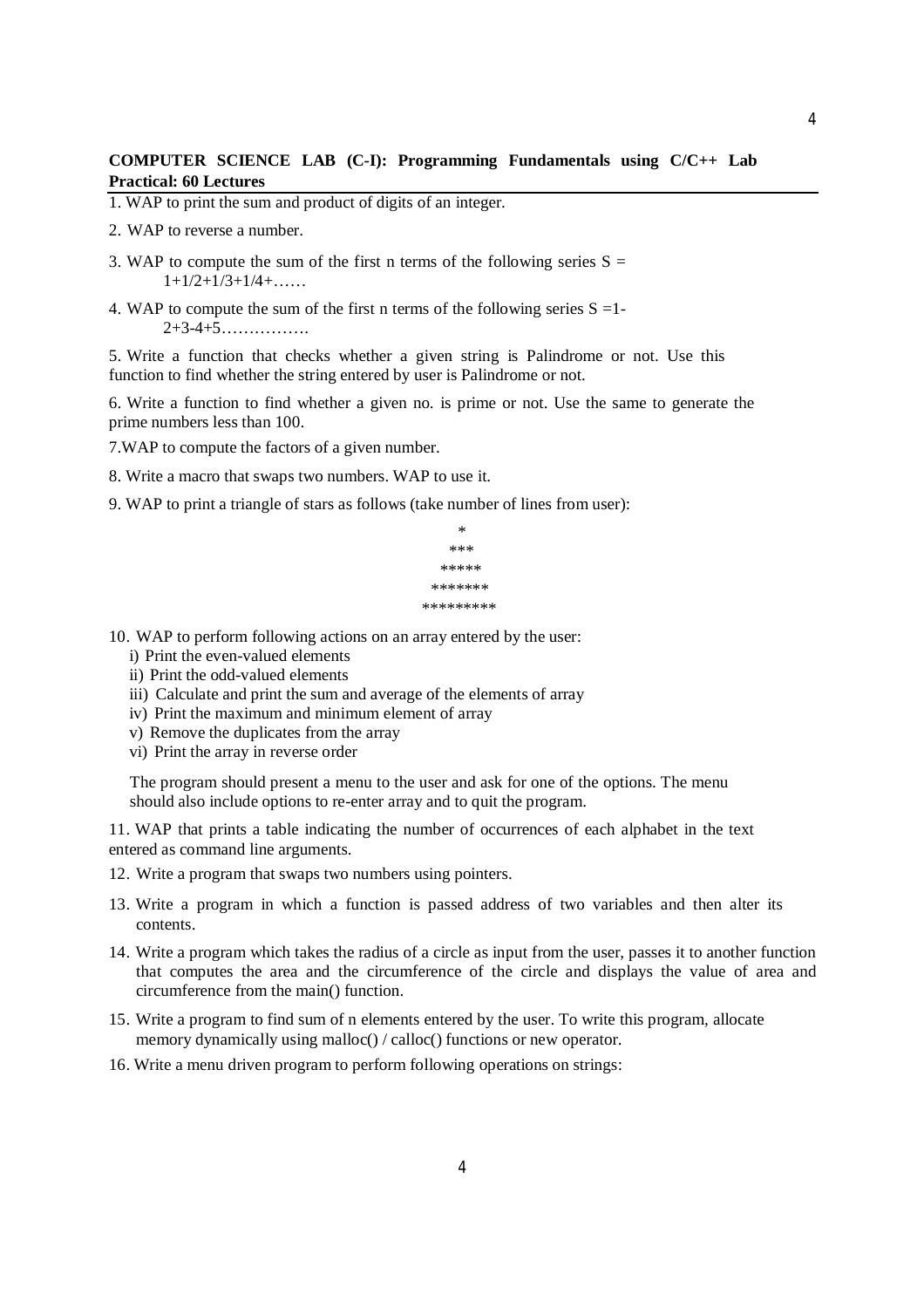- a) Show address of each character in string
- b) Concatenate two strings without using strcat function.
- c) Concatenate two strings using strcat function.
- d) Compare two strings
- e) Calculate length of the string (use pointers)
- f) Convert all lowercase characters to uppercase
- g) Convert all uppercase characters to lowercase
- h) Calculate number of vowels
- i) Reverse the string
- 17. Given two ordered arrays of integers, write a program to merge the two-arrays to get an ordered array.
- 18. WAP to display Fibonacci series (i)using recursion, (ii) using iteration
- 19. WAP to calculate Factorial of a number (i)using recursion, (ii) using iteration
- 20. WAP to calculate GCD of two numbers (i) with recursion (ii) without recursion.
- 21. Create Matrix class using templates. Write a menu-driven program to perform following Matrix operations (2-D array implementation):

a) Sum b) Difference c) Product d) Transpose

- 22. Create the Person class. Create some objects of this class (by taking information from the user). Inherit the class Person to create two classes Teacher and Student class. Maintain the respective information in the classes and create, display and delete objects of these two classes (Use Runtime Polymorphism).
- 23. Create a class Triangle. Include overloaded functions for calculating area. Overload assignment operator and equality operator.
- 24. Create a class Box containing length, breath and height. Include following methods in it:
	- a) Calculate surface Area
	- b) Calculate Volume
	- c) Increment, Overload  $++$  operator (both prefix  $\&$  postfix)
	- d) Decrement, Overload -- operator (both prefix & postfix)
	- e) Overload operator  $=$  (to check equality of two boxes), as a friend function
	- f) Overload Assignment operator
	- g) Check if it is a Cube or cuboid

Write a program which takes input from the user for length, breath and height to test the above class.

- 25. Create a structure Student containing fields for Roll No., Name, Class, Year and Total Marks. Create 10 students and store them in a file.
- 26. Write a program to retrieve the student information from file created in previous question and print it in following format: Roll No. Name Marks
- 27. Copy the contents of one text file to another file, after removing all whitespaces.
- 28. Write a function that reverses the elements of an array in place. The function must accept only one pointer value and return void.
- 29. Write a program that will read 10 integers from user and store them in an array. Implement array using pointers. The program will print the array elements in ascending and descending order.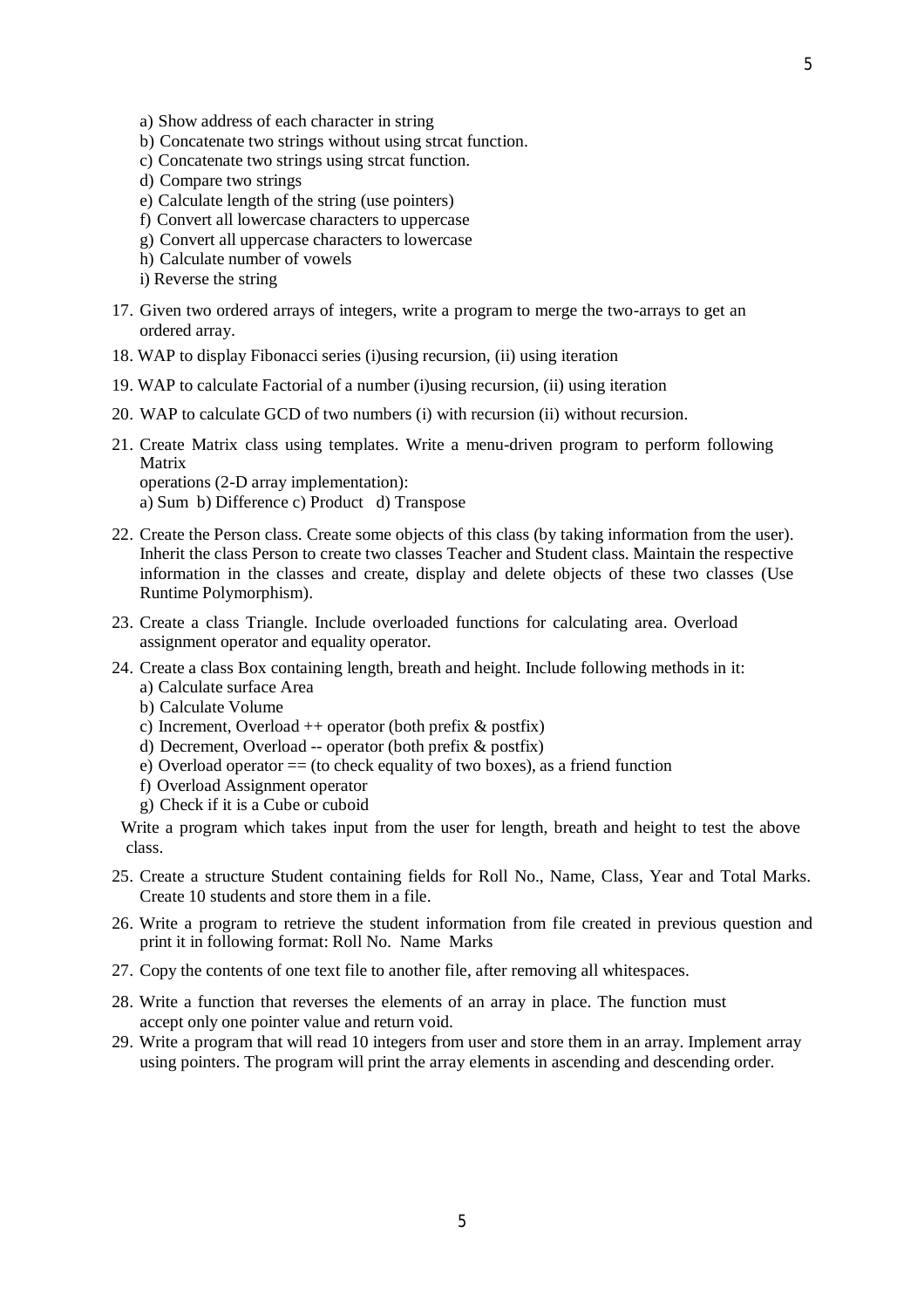# **C-2: Computer System Architecture**

### **Theory: 60 Lectures**

## **1. Introduction (8 lectures)**

Logic gates, Boolean Algebra, combinational circuits, and sequential circuits, memory units.

# **2. Data Representation and Basic Computer Arithmetic (10 lectures)**

Number systems, fixed and floating point representation, character representation, addition, subtraction

# **3. Basic Computer Organization and Design (13 lectures)**

Computer registers, bus system, instruction set, timing and control, instruction cycle, memory reference, input -output and interrupt, Interconnection Structures

# **4. Central Processing Unit (15 lectures)**

Register organization, arithmetic and logical micro-operations, stack organization, micro programmed control. Instruction formats, addressing modes, instruction codes, input output programming, RISC, CISC architectures, pipelining and parallel architecture.

### **5. Memory Organization (6 lectures)**

Cache memory, mapping.

### **6. Input-Output Organization (8 lectures)**

I/O Modules, Programmed I/O, Interrupt-Driven I/O, Direct Memory Access, I/O Channels.

### **Recommended Books:**

- 1. M. Mano, Computer System Architecture, Pearson Education 1992
- 2. A. J. Dos Reis, Assembly Language and Computer Architecture using C++ and JAVA, Course Technology, 2004  $\frac{1}{th}$
- 3. W. Stallings, Computer Organization and Architecture Designing for Performance, 8 Edition, Prentice Hall of India,2009
- 4. M.M. Mano , Digital Design, Pearson Education Asia,2013
- 5. Carl Hamacher, Computer Organization, Fifth edition, McGrawHill, 2012.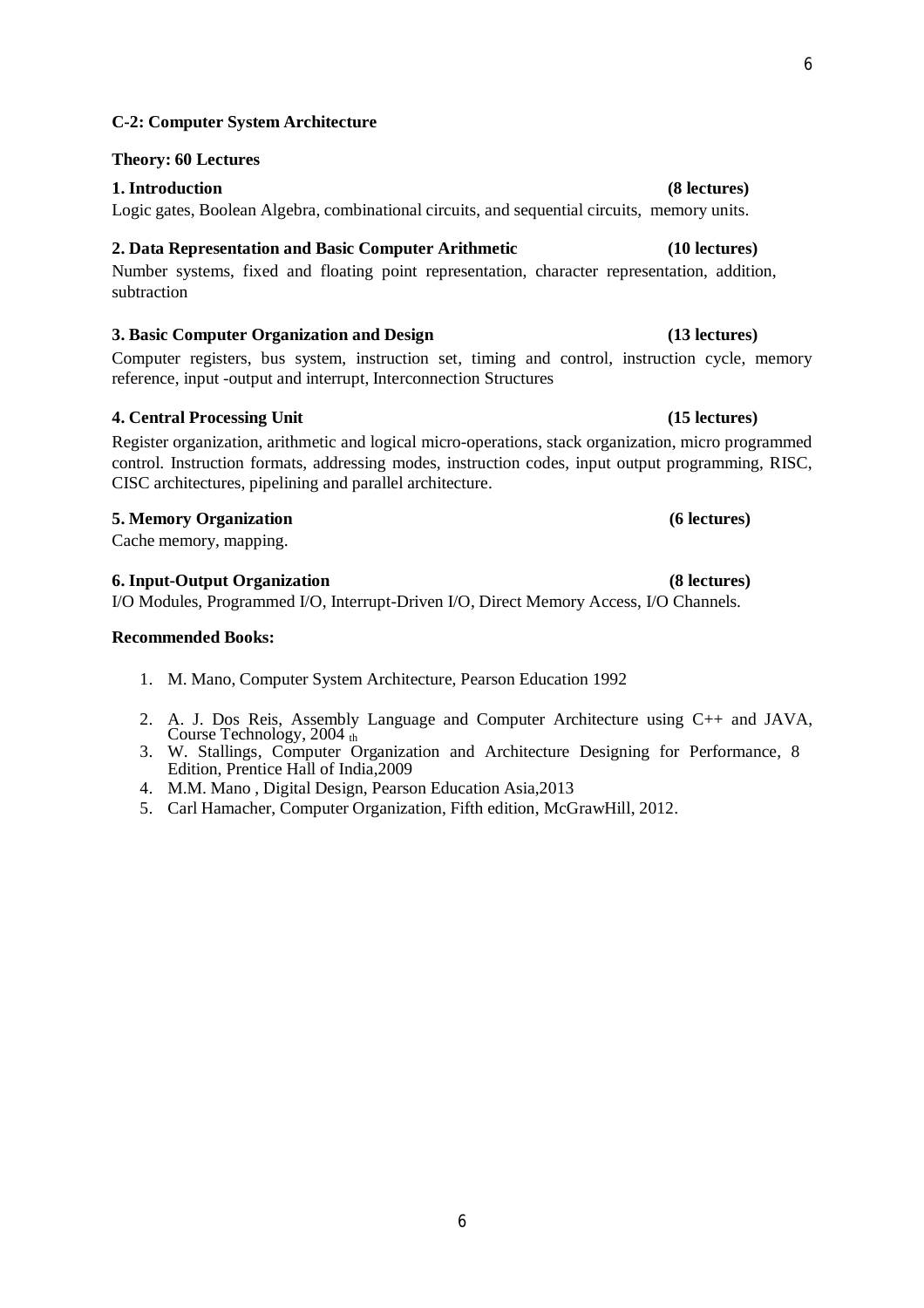# **COMPUTER SCIENCE LAB (C-2): Computer System Architecture Lab Practical: 60 Lectures**

|                             |                                          | 1. Create a machine based on the following architecture: |            |                               |            |                                          |                            |
|-----------------------------|------------------------------------------|----------------------------------------------------------|------------|-------------------------------|------------|------------------------------------------|----------------------------|
| $_{\rm IR}$                 |                                          | DR<br>AC                                                 | AR         | Register Set<br>PC            | FGI        | <b>FGO</b><br>S                          | $\mathbf E$<br>$\mathbf I$ |
| 015                         | $\vert 0 \vert$                          | $\vert 0 \vert$<br>15<br>15                              | 011        | 011                           | $1$ Bit    | 1 Bit<br>1 Bit                           | 1 bit<br>1 Bit             |
|                             |                                          |                                                          |            |                               |            |                                          |                            |
|                             | Memory<br>4096 words<br>16 bits per word |                                                          |            | 3<br>$\overline{0}$<br>Opcode | 4          | Instruction format<br>Address            | 15                         |
|                             |                                          |                                                          |            |                               |            |                                          |                            |
|                             |                                          | <b>Basic Computer Instructions</b>                       |            |                               |            |                                          |                            |
|                             | Memory Reference                         |                                                          |            | Register Reference            |            | Input-Output                             |                            |
|                             |                                          |                                                          |            |                               |            |                                          |                            |
| Symbol                      |                                          | Hex                                                      | Symbol     | Hex                           | Symbol     | Hex                                      |                            |
| <b>AND</b>                  | $0$ xxx                                  |                                                          | <b>CLA</b> | E800                          | INP        | <b>F80</b><br>$\overline{0}$             |                            |
| <b>ADD</b>                  | 2xxx                                     |                                                          | <b>CLE</b> | E400                          | <b>OUT</b> | F40<br>0                                 |                            |
| <b>LDA</b>                  | 4xxx                                     | Direct                                                   | <b>CMA</b> | E200                          | SKI        | F20<br>$\overline{0}$                    |                            |
| <b>STA</b>                  | 6xxx                                     | Addressing                                               | <b>CME</b> | E100                          | <b>SKO</b> | $\overline{F10}$<br>0                    |                            |
| <b>BUN</b>                  | 8xxx                                     |                                                          | <b>CIR</b> | <b>E080</b>                   | <b>ION</b> | F <sub>08</sub><br>$\overline{0}$<br>F04 |                            |
| <b>BSA</b>                  | <b>Axxx</b>                              |                                                          | CL         | E040                          | <b>IOF</b> | $\overline{0}$                           |                            |
| $\ensuremath{\mathsf{ISZ}}$ | <b>Cxxx</b>                              |                                                          | <b>INC</b> | E020                          |            |                                          |                            |
| AND_I                       | 1xxx                                     |                                                          | <b>SPA</b> | E010                          |            |                                          |                            |
| $ADD_I$                     | 3xxx                                     |                                                          | <b>SNA</b> | <b>E008</b>                   |            |                                          |                            |
| $LDA_I$                     | 5xxx                                     | Indirect                                                 | <b>SZA</b> | E004                          |            |                                          |                            |
| STA_I                       | 7xxx                                     | Addressing                                               | <b>SZE</b> | E002                          |            |                                          |                            |
| <b>BUN_I</b>                | <b>9xxx</b>                              |                                                          | <b>HLT</b> | E001                          |            |                                          |                            |
| <b>BSA_I</b>                | <b>Bxxx</b>                              |                                                          |            |                               |            |                                          |                            |
| $ISZ_I$                     | <b>Dxxx</b>                              |                                                          |            |                               |            |                                          |                            |

2. Create the micro operations and associate with instructions as given in the chapter(except interrupts). Design the register set, memory and the instruction set. Use this machine for the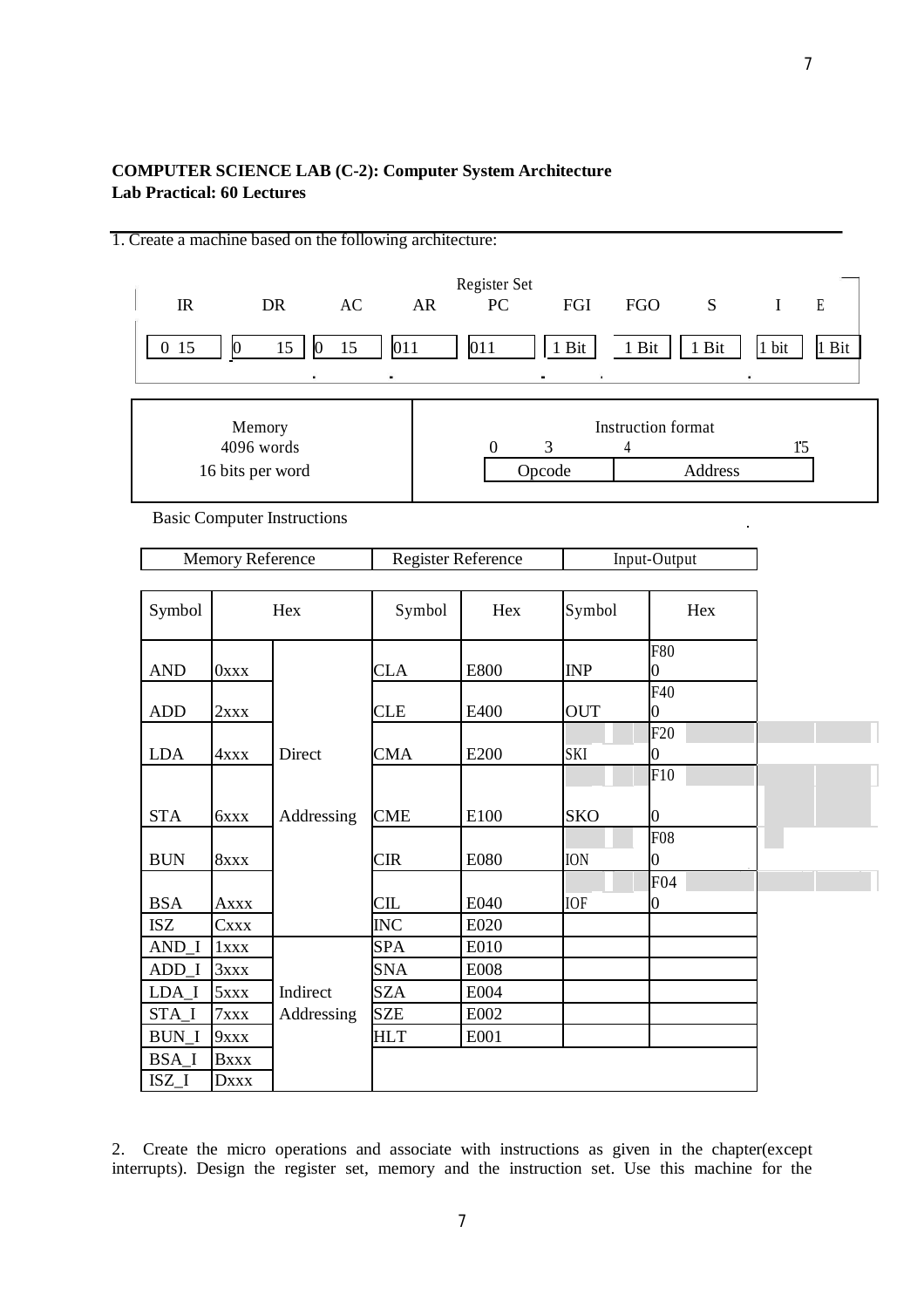- 3. Create a Fetch routine of the instruction cycle.
- 4. Simulate the machine to determine the contents of AC, E, PC, AR and IR registers in hexadecimal after the execution of each of following register reference instructions:

| a. CLA | e. CIR                                                                                  | i. SNA |
|--------|-----------------------------------------------------------------------------------------|--------|
| b. CLE | f. CIL                                                                                  | j. SZA |
| c. CMA | $g$ . INC                                                                               | k. SZE |
| d. CME | h. SPA                                                                                  | 1. HLT |
|        | Initialize the contents of AC to $(A937)_{16}$ , that of PC to $(022)_{16}$ and E to 1. |        |

5. Simulate the machine for the following memory-reference instructions with I= 0 and address part = 082. The instruction to be stored at address 022 in RAM. Initialize the memory word at address 082 with the operand B8F2 and AC with A937. Determine the contents of AC, DR, PC, AR and IR in hexadecimal after the execution.

| a. ADD | f. BSA |
|--------|--------|
| b. AND | g. ISZ |
| c. LDA |        |
| d. STA |        |
| e. BUN |        |

- 6. Simulate the machine for the memory-reference instructions referred in above question with  $I=1$ and address part  $= 082$ . The instruction to be stored at address 026 in RAM. Initialize the memory word at address 082 with the value 298. Initialize the memory word at address 298 with operand B8F2 and AC with A937. Determine the contents of AC, DR, PC, AR and IR in hexadecimal after the execution.
- 7. Modify the machine created in Practical 1 according to the following instruction format:

### **Instruction format**

| code<br>$\sim$<br>$\overline{ }$ |  | ddress |
|----------------------------------|--|--------|

- a. The instruction format contains a 3-bit opcode, a 1-bit addressing mode and a 12-bit address. There are only two addressing modes,  $I = 0$  (direct addressing) and  $I = 1$  (indirect addressing).
- b. Create a new register I of 1 bit.
- c. Create two new microinstructions as follows :
	- i. Check the opcode of instruction to determine type of instruction (Memory Reference/Register Reference/Input-Output) and then jump accordingly.
	- ii. Check the I bit to determine the addressing mode and then jump accordingly.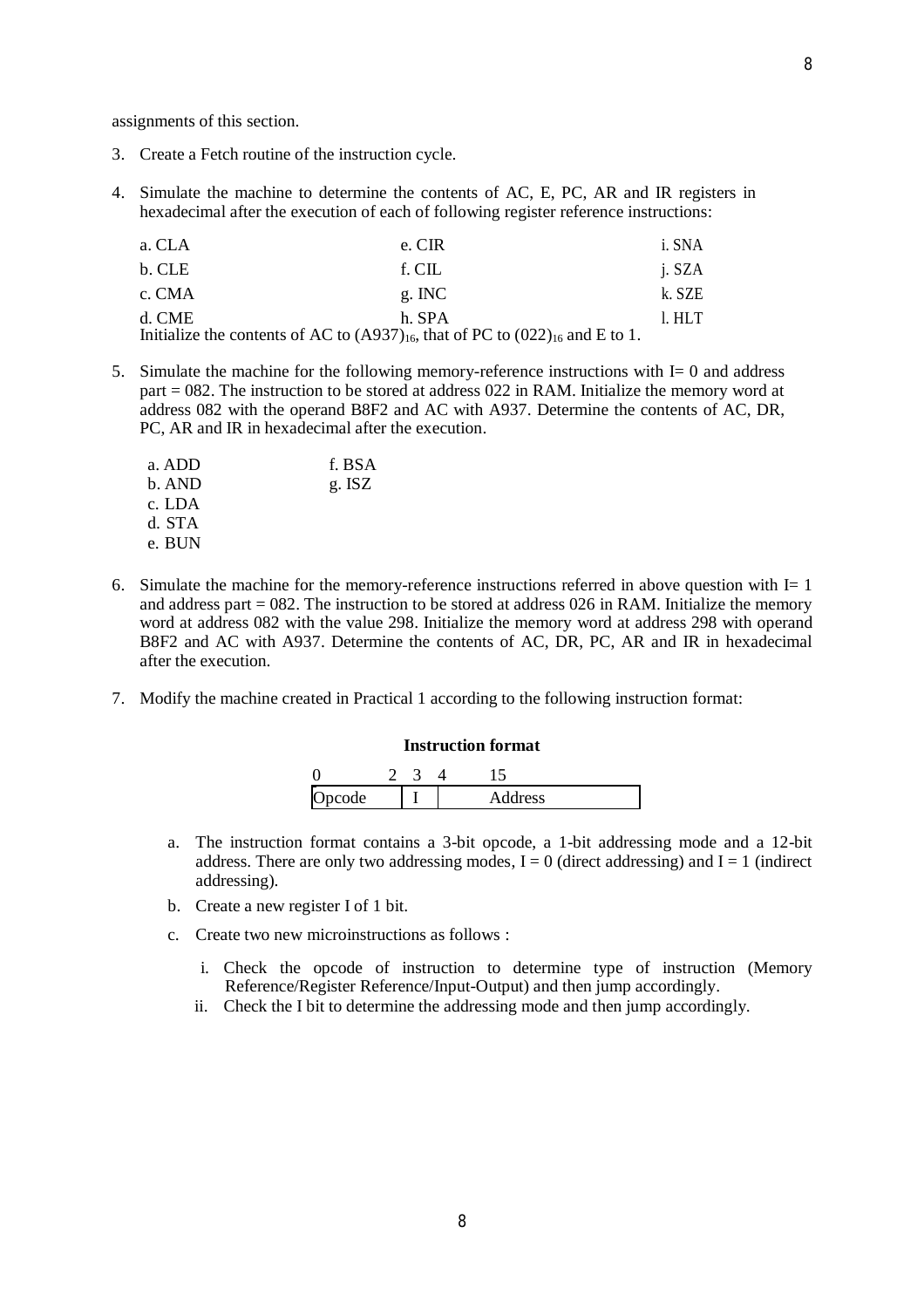### **GE-1: Computer Fundamentals**

**Theory: 60 lectures**

| <b>1.</b> Introduction: Introduction to computer system                                                                                      | 6L        |
|----------------------------------------------------------------------------------------------------------------------------------------------|-----------|
| 2. Data Representation: Number systems and character representation                                                                          | 12L       |
| 3. Human Computer Interface: Types of software, Operating system as<br>user interface,                                                       | 6L        |
| <b>4.</b> Devices: Input and output devices (with connections and practical demo)                                                            | 10L       |
| <b>5. Memory:</b> Primary, secondary, auxiliary memory                                                                                       | 6L<br>12L |
| <b>6. Computer Organisation and Architecture:</b> C.P.U., registers, system bus,<br>main memory unit, cache memory, Motherboard, processors. | 8L        |
| 7. Overview of Emerging Technologies: Cloud computing, big data, mobile<br>computing and embedded systems.                                   |           |
| <b>Reference Books:</b>                                                                                                                      |           |

- 1. A. Goel, Computer Fundamentals, Pearson Education, 2010.
- 2. P. Aksoy, L. DeNardis, Introduction to Information Technology, Cengage Learning, 2006
- 3. P. K.Sinha, P. Sinha, Fundamentals of Computers, BPB Publishers, 2007

# **Computer Fundamentals Lab Practical: 60 lectures**

Practical exercises based on MS Office/ Open Office tools using document preparation and spreadsheet handling packages.

### **MS Word**

- 1. Prepare **a grocery list** having four columns (Serial number, The name of the product, quantity and price) for the month of April, 06.
	- Font specifications for Title (Grocery List): 14-point Arial font in bold and italics.
	- The headings of the columns should be in 12-point and bold.
	- The rest of the document should be in 10-point Times New Roman.
	- Leave a gap of 12-points after the title.

### 2. Create a **telephone directory**.

- The heading should be 16-point Arial Font in bold
- The rest of the document should use 10-point font size
- Other headings should use 10-point Courier New Font.
- The footer should show the page number as well as the date last updated.
- 3. Design a **time-table form** for your college.
	- The first line should mention the name of the college in 16-point Arial Font and should be bold.
	- The second line should give the course name/teacher's name and the department in 14-point Arial.
	- Leave a gap of 12-points.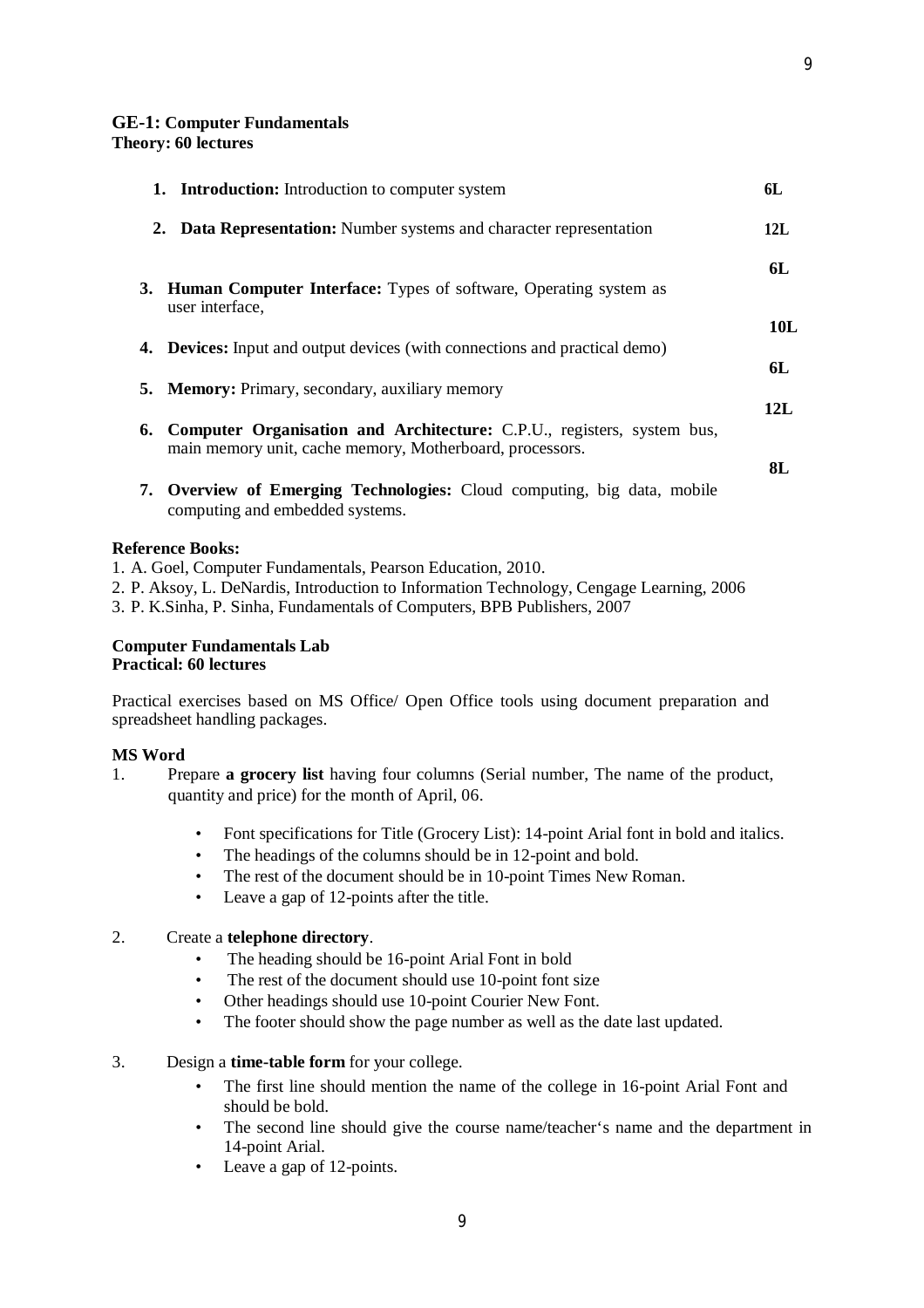- The rest of the document should use 10-point Times New Roman font.
- The footer should contain your specifications as the designer and date of creation.
- 4. BPB Publications plans to release a new book designed as per your syllabus. Design the **first page of the book** as per the given specifications.
	- The title of the book should appear in bold using 20-point Arial font.
	- The name of the author and his qualifications should be in the center of the page in 16-point Arial font.
	- At the bottom of the document should be the name of the publisher and address in 16-point Times New Roman.
	- The details of the offices of the publisher (only location) should appear in the footer.
	- 5. Create the following one page documents.
		- a. Compose a note inviting friends to a get-together at your house, Including a list of things to bring with them.
		- b. Design a certificate in landscape orientation with a border around the document.
		- c. Design a Garage Sale sign.
		- d. Make a sign outlining your rules for your bedroom at home, using a numbered list.
- 6. Create the following documents:

**Tom, 29, M**

- (a) A newsletter with a headline and 2 columns in portrait orientation, including at least one image surrounded by text.
- (b) Use a newsletter format to promote upcoming projects or events in your classroom or college.
- 7. Convert following text to a table, using comma as delimiter

Type the following as shown (do not bold). **Color, Style, Item Blue, A980, Van Red, X023, Car Green, YL724, Truck Name, Age, Sex Bob, 23, M Linda, 46, F**

9. Enter the following data into a table given on the next page.

| <b>Salesperson</b> | <b>Dolls</b> | Trucks | <b>Puzzles</b> |
|--------------------|--------------|--------|----------------|
| Kennedy, Sally     | 1327         | 1423   | 1193           |
| White, Pete        | 1421         | 3863   | 2934           |
| Pillar, James      | 5214         | 3247   | 5467           |
| York, George       | 2190         | 1278   | 1928           |
| Banks, Jennifer    | 1201         | 2528   | 1203           |
| Atwater, Kelly     | 4098         | 3079   | 2067           |
| Pillar, James      | 5214         | 3247   | 5467           |
| York, George       | 2190         | 1278   | 1928           |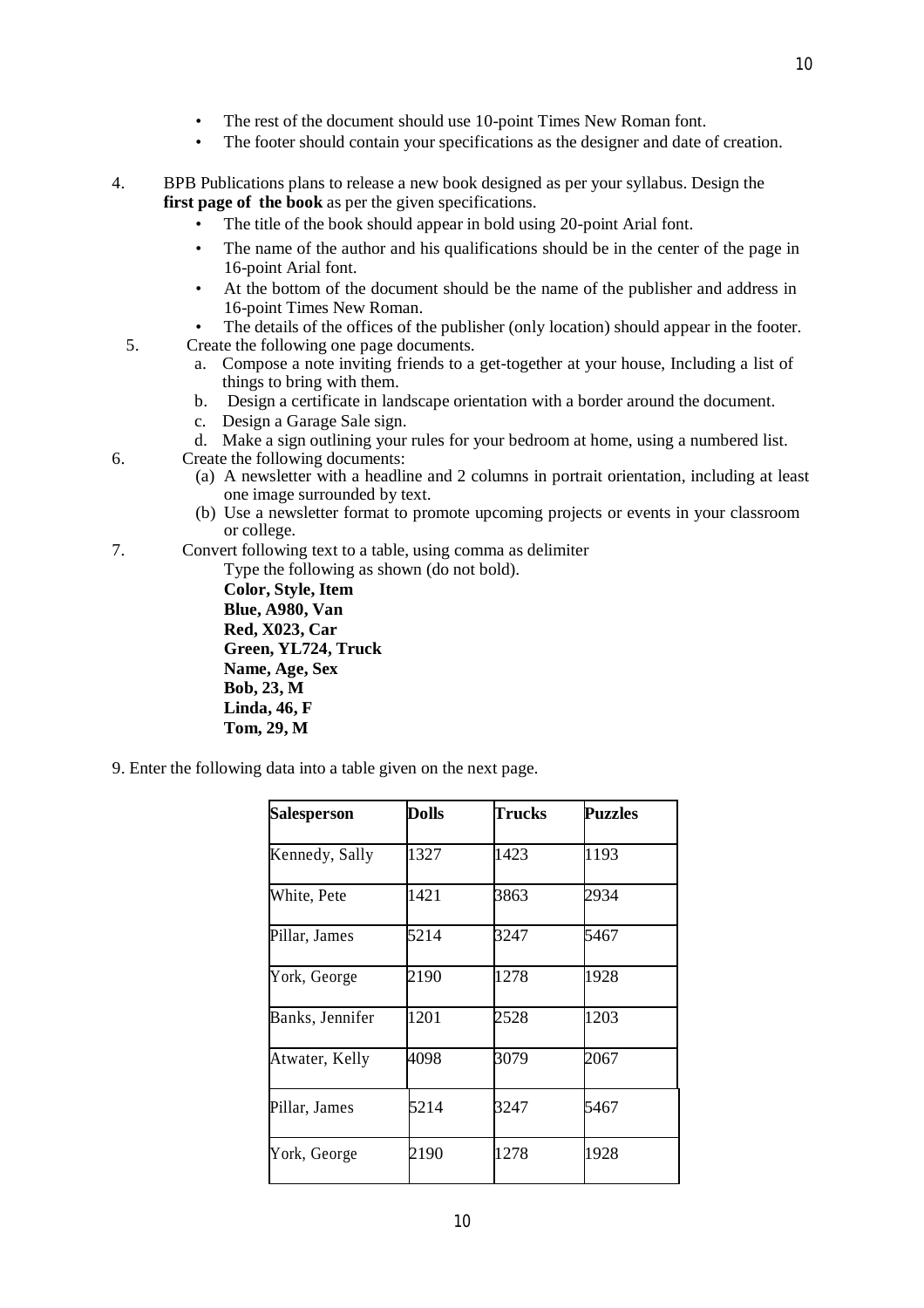| Banks, Jennifer | 1201 | 2528 | 1203 |
|-----------------|------|------|------|
| Atwater, Kelly  | 4098 | 3079 | 2067 |

Add a column Region (values: S, N, N,S,S,S) between the Salesperson and Dolls columns to the given table Sort your table data by Region and within Region by Salesperson in ascending order:

In this exercise, you will add a new row to your table, place the word "Total" at the bottom of the Salesperson column, and sum the Dolls, Trucks, and Puzzles columns.

- 10. Wrapping of text around the image.
- 11. Following features of menu option must be covered

| <b>FILE</b>     | Complete menu                                                      |  |  |  |
|-----------------|--------------------------------------------------------------------|--|--|--|
| <b>EDIT</b>     | Complete menu                                                      |  |  |  |
| <b>VIEW</b>     | Complete menu                                                      |  |  |  |
| <b>INSERT</b>   | Complete menu                                                      |  |  |  |
| <b>FORMAT</b>   | Complete menu                                                      |  |  |  |
| <b>TABLE</b>    | Complete menu                                                      |  |  |  |
| <b>WINDOW</b>   | Complete menu                                                      |  |  |  |
| <b>HELP</b>     | Complete menu                                                      |  |  |  |
| <b>TOOLS</b>    | All options except Online collaboration, Tools on Macro, Templates |  |  |  |
| <b>MS Excel</b> |                                                                    |  |  |  |

1. Enter the Following data in Excel Sheet

### **REGIONAL SALES PROJECTION**

| <b>State</b> | Otr1 | Otr2        | Otr3 | OTR4 | <b>Otr Total</b> | Rate Amount |
|--------------|------|-------------|------|------|------------------|-------------|
| Delhi        | 2020 | 2400        | 2100 | 3000 | 15               |             |
| Punjab       | 1100 | 1300        | 1500 | 1400 | 20               |             |
| U.P.         | 3000 | 3200        | 2600 | 2800 |                  |             |
| Haryana      | 1800 | 2000        | 2200 | 2700 |                  |             |
| Rajasthan    | 2100 | <b>2000</b> | 1800 | 2200 | 20               |             |

# **TOTAL AVERAGE**

(a) Apply Formatting as follow: I.Title in

# TIMES NEW ROMAN

- ii. Font Size 14
- iii. Remaining text ARIAL, Font Size -10
- iv. State names and Qtr. Heading Bold, Italic with Gray Fill Color.
- v. Numbers in two decimal places.
- vi. Qtr. Heading in center Alignment.
- vii. Apply Border to whole data.
- (b) Calculate State and Qtr. Total
- (c) Calculate Average for each quarter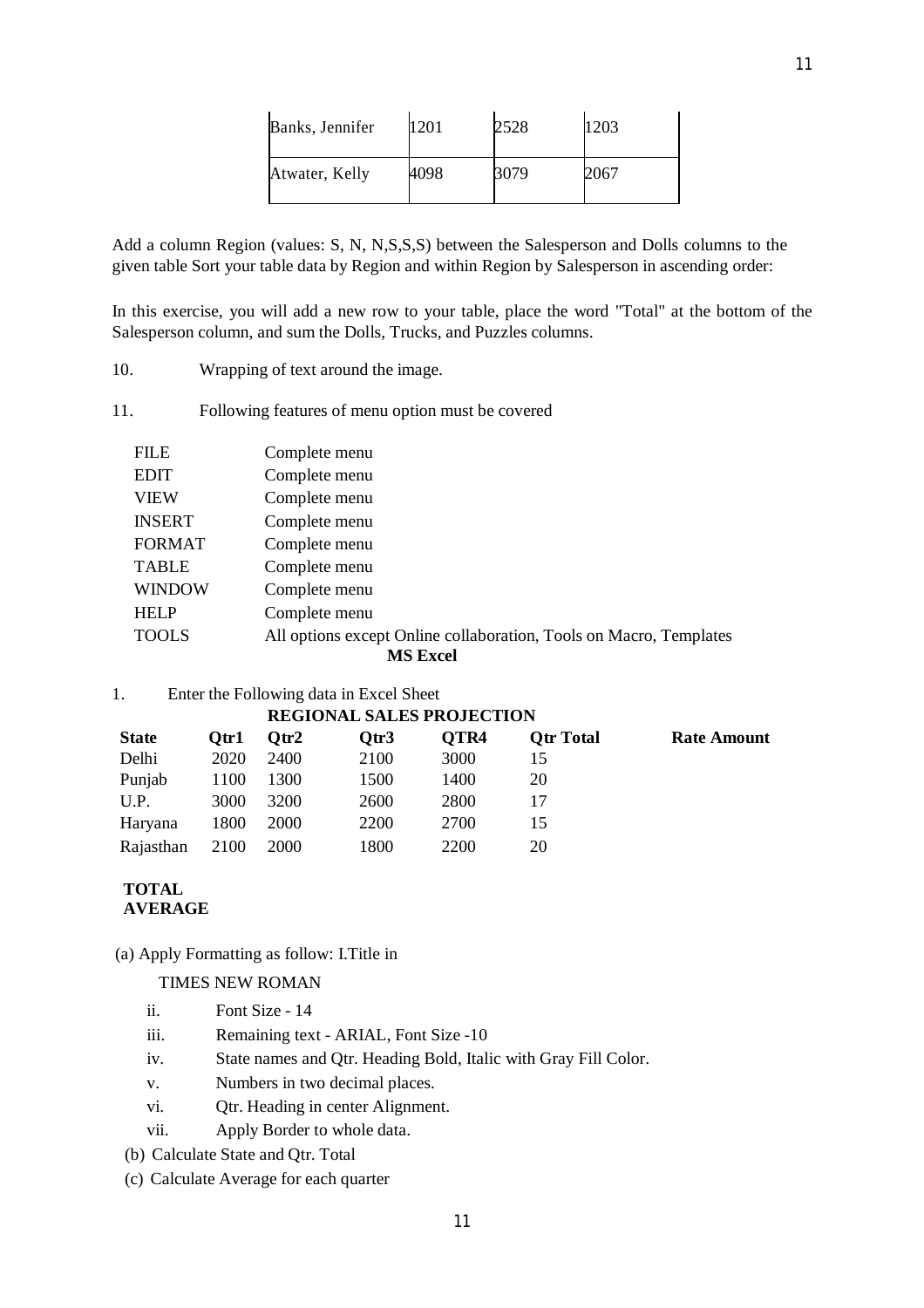- (d) Calculate Amount = Rate  $*$  Total.
- 2. Given the following worksheet

|                | A        | B            | C     |       |
|----------------|----------|--------------|-------|-------|
|                | Roll No. | Name         | Marks | Grade |
| $\overline{2}$ | 1001     | Sachin       | 99    |       |
| $\mathcal{R}$  | 1002     | Sehwag       | 65    |       |
| 4              | 1003     | Rahul        | 41    |       |
| $\sim$         | 1004     | Sourav       | 89    |       |
| 6              | 1005     | HarBhajan 56 |       |       |

Calculate the grade of these students on the basis of following guidelines:

| If Marks     | Then Grade |
|--------------|------------|
| $>= 80$      | $A+$       |
| $>= 60 < 80$ | A          |
| $>= 50 < 60$ | B          |
| < 50         | Ħ          |

# 3.Given the following worksheet

|                | A                | В    | $\mathbf C$ | D              | E     | F     | G          |
|----------------|------------------|------|-------------|----------------|-------|-------|------------|
| 1              | <b>Salesman</b>  |      |             | Sales in (Rs.) |       |       |            |
| 2              | No.              | Qtr1 | Qtr2        | Qtr3           | Qtr4  | Total | Commission |
| 3              | S <sub>001</sub> | 5000 | 8500        | 12000          | 9000  |       |            |
| $\overline{4}$ | S002             | 7000 | 4000        | 7500           | 11000 |       |            |
| 5              | S <sub>003</sub> | 4000 | 9000        | 6500           | 8200  |       |            |
| 6              | S004             | 5500 | 6900        | 4500           | 10500 |       |            |
| 7              | S005             | 7400 | 8500        | 9200           | 8300  |       |            |
| 8              | S006             | 5300 | 7600        | 9800           | 6100  |       |            |

Calculate the commission earned by the salesmen on the basis of following Candidates:

# **If Total Sales Commission**

# $\langle 20000 \rangle$  0% of sales  $>$  20000 and  $<$  25000 4% of sales<br> $>$  25000 and  $<$  30000 5.5% of sales  $> 25000$  and  $< 30000$  $> 30000$  and  $< 35000$  8% of sales  $>= 35000$  11% of sales

The total sales is sum of sales of all the four quarters.

4. A company XYZ Ltd. pays a monthly salary to its employees which consists of basic salary, allowances & deductions. The details of allowances and deductions are as follows: **Allowances**

**•** HRA Dependent on Basic

30% of Basic if Basic  $\leq 1000$ 

25% of Basic if Basic>1000 & Basic<=3000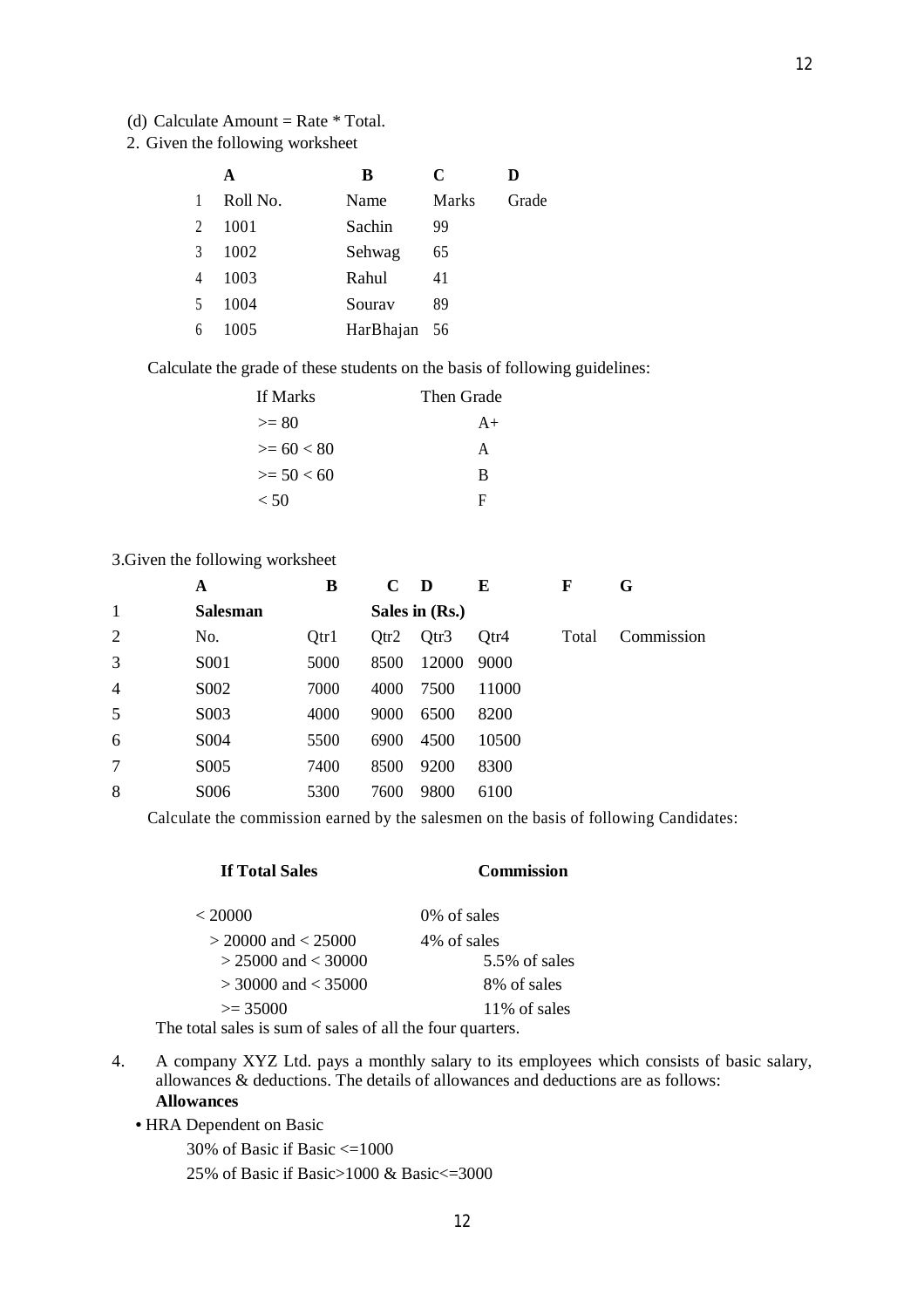20% of Basic if Basic >3000

- DA Fixed for all employees, 30% of Basic
- Conveyance Allowance Rs. 50/- if Basic is <=1000 Rs. 75/- if Basic >1000 & Basic<=2000 Rs. 100 if Basic >2000
	- Entertainment Allowance NIL if Basic is $\leq$ =1000 Rs. 100/- if Basic > 1000

## **Deductions**

- Provident Fund 6% of Basic
- Group Insurance Premium Rs. 40/- if Basic is <=1500
	- Rs. 60/- if Basic > 1500 & Basic<=3000
	- Rs. 80/- if Basic >3000

Calculate the following:

Gross Salary  $=$  Basic + HRA + DA + Conveyance + Entertainment

- Total deduction = Provident Fund + Group Insurance Premium
- Net Salary  $=$  Gross Salary Total Deduction
- 5. Create Payment Table for a fixed Principal amount, variable rate of interests and time in the format below:

| No. of Instalments 5% |      | 6% 7% | 8% | 9%  |
|-----------------------|------|-------|----|-----|
| 3                     | XX.  | XX XX | XX | XX. |
| 4                     | XX - | XX XX | XX | XX  |
| 5                     | XX.  | XX XX | XX | XX. |
| 6.                    | XX   | XX XX | XX | XX. |

6. Use an array formula to calculate Simple Interest for given principal amounts given the rate of Interest and time

| Rate of Interest |                     | 8%              |
|------------------|---------------------|-----------------|
| Time             |                     | 5 Years         |
| Principal        |                     | Simple Interest |
| 1000             |                     |                 |
| 18000            | $\boldsymbol{\eta}$ |                 |
| 5200             | 9                   |                 |

7. The following table gives year wise sale figure of five salesmen in Rs.

| Salesman       | 2000  | 2001  | 2002   | 2003  |
|----------------|-------|-------|--------|-------|
| S1             | 10000 | 12000 | 20000  | 50000 |
| S <sub>2</sub> | 15000 | 18000 | 50000  | 60000 |
| S3             | 20000 | 22000 | 70000  | 70000 |
| S4             | 30000 | 30000 | 100000 | 80000 |
| S5             | 40000 | 45000 | 125000 | 90000 |
|                |       |       |        |       |

- (*a*) Calculate total sale year wise.
- (*b*) Calculate the net sale made by each salesman

(*c*) Calculate the maximum sale made by the salesman